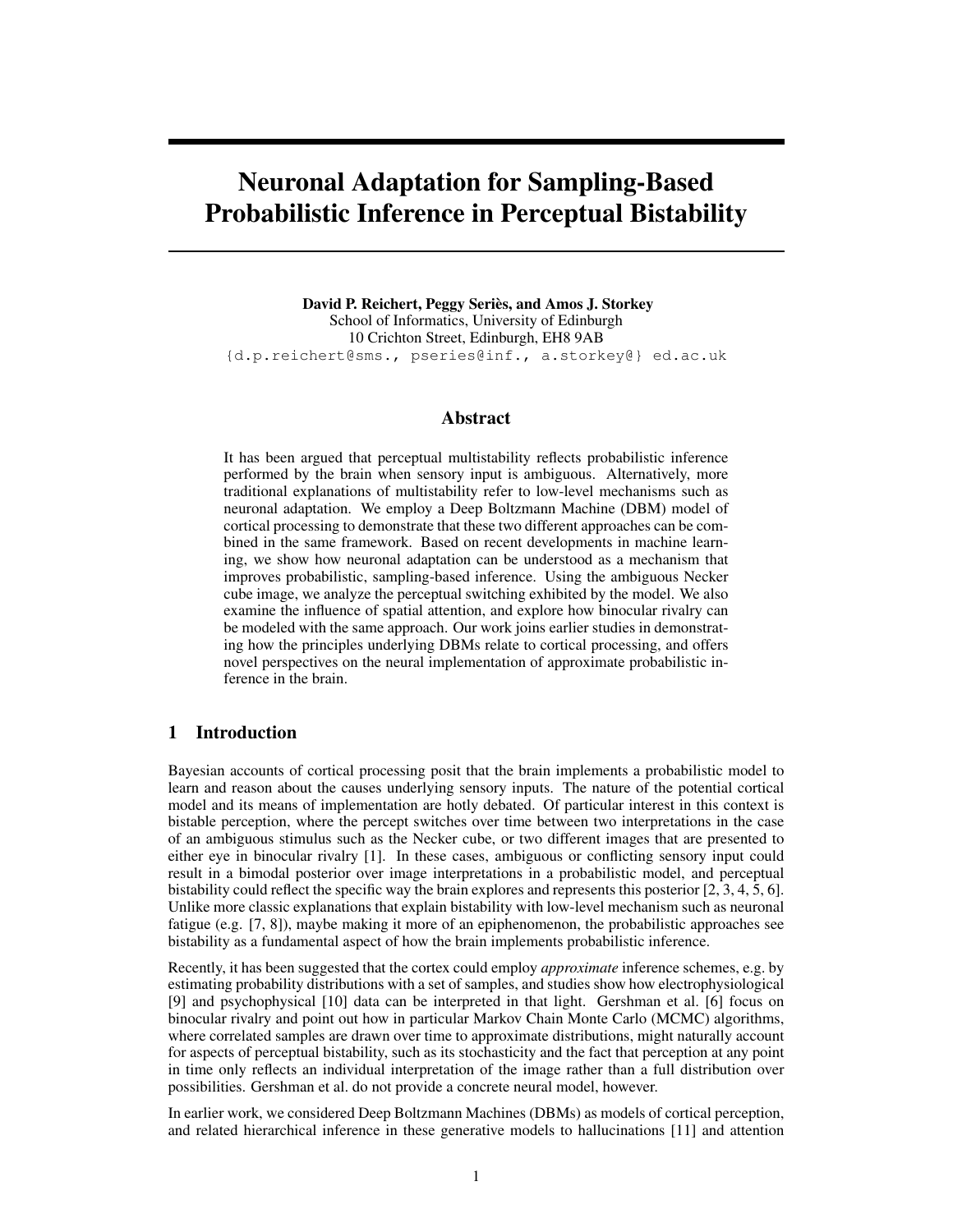[12]. With the connection between MCMC and bistability established, it is natural to explore DBMs as models of bistability as well, because Gibbs sampling, a MCMC method, can be performed to do inference. Importantly from a neuroscientific perspective, Gibbs sampling in Boltzmann machines simply corresponds to the 'standard' way of running the DBM as a neural network with stochastic firing of the units. However, it is well known that MCMC methods in general and Gibbs sampling in particular can be problematic in practice for complex, multi-modal distributions, as the sampling algorithm can get stuck in individual modes ('the chain does not *mix*'). In very recent machine learning work, Breuleux at al. [13] introduced a heuristic algorithm called Rates Fast Persistent Contrastive Divergence (rates-FPCD) that aims to improve sampling performance in a Boltzmann machine model by dynamically changing the model parameters, such as the connection strengths. In closely related work, Welling [14] suggested a potential connection to dynamic synapses in the brain. Hence, neuronal adaptation, here meant to be temporary changes to neuronal excitability and synaptic efficacy, could actually be seen as a means of enhancing sampling based inference [2].

We thus aim to demonstrate how the low-level and probabilistic accounts of bistable perception can be combined. We present a biological interpretation of rates-FPCD in terms of neuronal adaptation, or neuronal fatigue and synaptic depression specifically. Using a DBM that was trained on the two interpretations of the Necker cube, we show how such adaptation leads to bistable switching of the internal representations when the model is presented with the actual ambiguous Necker cube. Moreover, we model the role of spatial attention in biasing the perceptual switching. Finally, we explore how the same approach can be applied also to binocular rivalry.

#### 2 Neuronal adaptation in a Deep Boltzmann Machine

In this section we briefly introduce the DBM, the rates-FPCD algorithm as it is was motivated from a machine learning perspective, and then explain the latter's relation to biology.

A DBM [15] consists of stochastic binary units arranged hierarchically in several layers, with symmetric connections between layers and no connections within a layer. The first layer contains the visible units that are clamped to data, such as images, during inference, whereas the higher layers contain hidden units that learn representations from which they can generate the data in the visibles. With the states in layer k denoted by  $x^{(k)}$ , connection weights  $W^{(k)}$  and biases  $b^{(k)}$ , the probability for a unit to switch on is determined by the input it gets from adjacent layers, using a sigmoid activation function:

$$
P(x_i^{(k)} = 1 | \mathbf{x}^{(k-1)}, \mathbf{x}^{(k+1)}) = \left( 1 + \exp\left( -\sum_l w_{li}^{(k-1)} x_l^{(k-1)} - \sum_m w_{im}^{(k)} x_m^{(k+1)} - b_i^{(k)} \right) \right)^{-1} . \tag{1}
$$

Running the network by switching units on and off in this manner implements Gibbs sampling on a probability distribution determined by an energy function  $E$ ,

$$
P(\mathbf{x}) \propto \exp(-E(\mathbf{x})) \quad \text{with} \quad E(\mathbf{x}) = \sum_{k} -\mathbf{x}^{(k)T} \mathbf{W}^{(k)} \mathbf{x}^{(k+1)} - \mathbf{x}^{(k)T} \mathbf{b}^{(k)}.
$$
 (2)

Intuitively speaking, when run the model performs a random walk in the energy landscape shaped during learning, where it is attracted to ravines. Jumping between high-probability modes of the distribution corresponds to traversing from one ravine to another.

#### 2.1 Rates-FPCD, neuronal fatigue and synaptic depression

Unfortunately, for many realistically complex inference tasks MCMC methods such as Gibbs are prone to get stuck in individual modes, resulting in an incomplete exploration of the distribution, and there is much work in machine learning on improving sampling methods. One recently introduced algorithm is rates-FPCD (Rates Fast Persistent Contrastive Divergence) [13], which was utilized to sample from Restricted Boltzmann Machines (RBMs), the two layer building blocks of DBMs. Rates-FPCD is based on FPCD [16], which is used for training. Briefly, in FPCD one contribution to the weight training updates requires the model to be run continuously and independently of the data to explore the probability distribution as it is currently learned. Here it is important that the model does not get stuck in individual modes. It was found that introducing a fast changing component to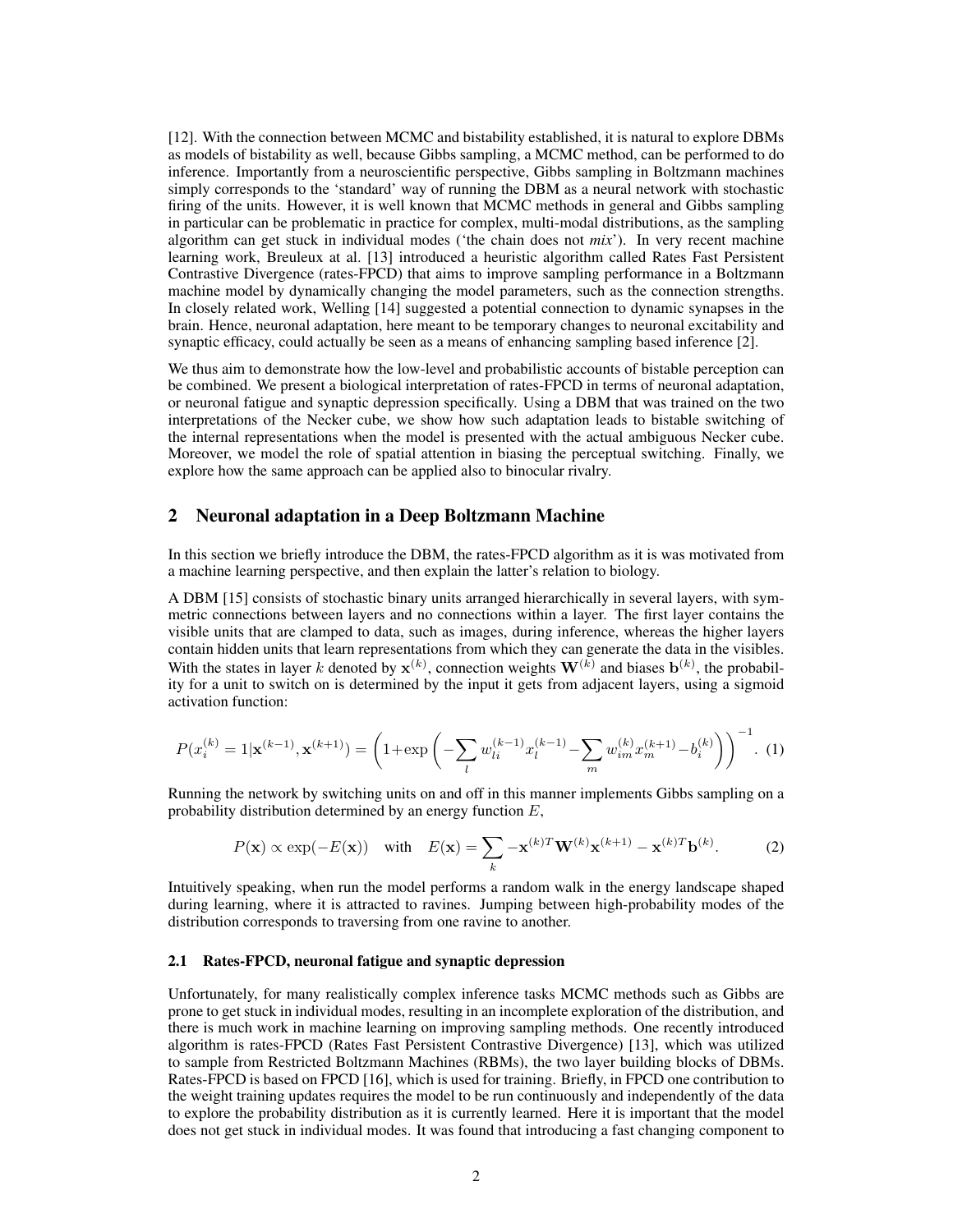the weights (and biases) to dynamically and temporarily change the energy landscape can alleviate this problem. These fast weights  $W_f$ , which are added to the actual weights W, and the analogue fast biases  $\mathbf{b}_f^{(k)}$  $f_f^{(k)}$  are updated according to

$$
\mathbf{W}_f \quad \leftarrow \quad \alpha \mathbf{W}_f + \epsilon (\mathbf{x}^{(0)} p(\mathbf{x}^{(1)} | \mathbf{x}^0) - {\mathbf{x}'}^{(0)} {\mathbf{x}'}^{(1)T}), \tag{3}
$$

$$
\mathbf{b}_f^{(0)} \quad \leftarrow \quad \alpha \mathbf{b}_f^{(0)} + \epsilon (\mathbf{x}^{(0)} - {\mathbf{x}'}^{(0)}), \tag{4}
$$

$$
\mathbf{b}_f^{(1)} \quad \leftarrow \quad \alpha \mathbf{b}_f^{(1)} + \epsilon (p(\mathbf{x}^{(1)}|\mathbf{x}^0) - {\mathbf{x}'}^{(1)}).
$$

Here, the visibles  $x^{(0)}$  are clamped to the current data item.<sup>1</sup>  $x'^{(0)}$  and  $x'^{(1)}$  are current samples from the freely run model.  $\epsilon$  is a parameter determining the rate of adaptation, and  $\alpha < 1$  is a decay parameter that limits the amount of weight change contributed by the fast weights. The second term in each of the parentheses has the effect of changing the weights and biases such that whatever states are currently being sampled by the model are made less likely in the following. Hence, this will eventually 'push' the model out of a mode it is stuck in. The first terms in the parentheses are computed over the data and leads to the model being drawn to states supported by the current input.

Computation of the first terms in the parentheses in equations 3-5 requires the training data. To turn FPCD into a general sampling algorithm applicable outside of training, when the training data is no longer around, rates-FPCD simply replaces the first terms with the so-called *rates*, which are the pairwise and unitary statistics averaged over *all* training data:

$$
\mathbf{W}_f \quad \leftarrow \quad \alpha \mathbf{W}_f + \epsilon \left( E[\mathbf{x}^{(0)} \mathbf{x}^{(1)T}] - \mathbf{x}'^{(0)} {\mathbf{x}'}^{(1)T} \right), \tag{6}
$$

$$
\mathbf{b}_f^{(0)} \quad \leftarrow \quad \alpha \mathbf{b}_f^{(0)} + \epsilon (E[\mathbf{x}^{(0)}] - {\mathbf{x}'}^{(0)}), \tag{7}
$$

$$
\mathbf{b}_f^{(1)} \leftarrow \alpha \mathbf{b}_f^{(1)} + \epsilon (E[\mathbf{x}^{(1)}] - {\mathbf{x}'}^{(1)}) \tag{8}
$$

 $(x<sup>(1)</sup>$  is sampled conditioned on the data). The rates are to be computed during training, but can then be used for sampling afterwards. It was found that these terms sufficiently serve to stabilize the sampling scheme, and that rates-FPCD yielded improved performance over Gibbs sampling [13].

Let us consider equations 6-8 from a biological perspective, interpreting the weight parameters as synaptic strengths and the biases as some overall excitability level of a neuron. The equations suggest that the capability of the network to explore the state space is improved by dynamically adjusting the neuron's parameters (cf. e.g. [17]) depending on the current states of the neuron and its connected partners (second terms in parentheses), drawing them towards some set values (first terms, the rate statistics). All that is needed for the latter is that the neuron stores its average firing activity during learning (for the bias statistics) and the synapses remember some average firing correlation between connected neurons (for the weight statistics). In particular, if activation patterns in the network are sparse and neurons are off most of the time, then these average terms will be rather low. During inference,<sup>2</sup> the neuron will fire strongly for its preferred stimulus (or stimulus interpretation), but then its firing probability will decrease as its excitability and synaptic efficacy drop, allowing the network to discover potential alternative interpretations of the stimulus. Thus, in the case of sparse activity, equations 6-8 implement a form of neuronal fatigue and synaptic depression.

Preceding the introduction of rates-FPCD as a sampling algorithm, we also utilized the same mechanism (but only applied to the biases) in a biological model of hallucinations [11] to model homeostatic [18] regulation of neuronal firing. We showed how it helps to make the system more robust against noise corruption in the input, though it can lead to hallucinations under total sensory deprivation. Hence, the same underlying mechanisms could either be understood as short-term neuronal adaptation or longer term homeostatic regulation, depending on the time scales involved.

# 3 Experiments: Necker cube

We trained a DBM on binary images of cubes at various locations, representing the two unambiguous interpretations of the Necker cube, and then tested the model on the actual, ambiguous Necker cube

<sup>&</sup>lt;sup>1</sup>In practice, minibatches are used.

<sup>&</sup>lt;sup>2</sup>Applied in a DBM, not a RBM; see next section.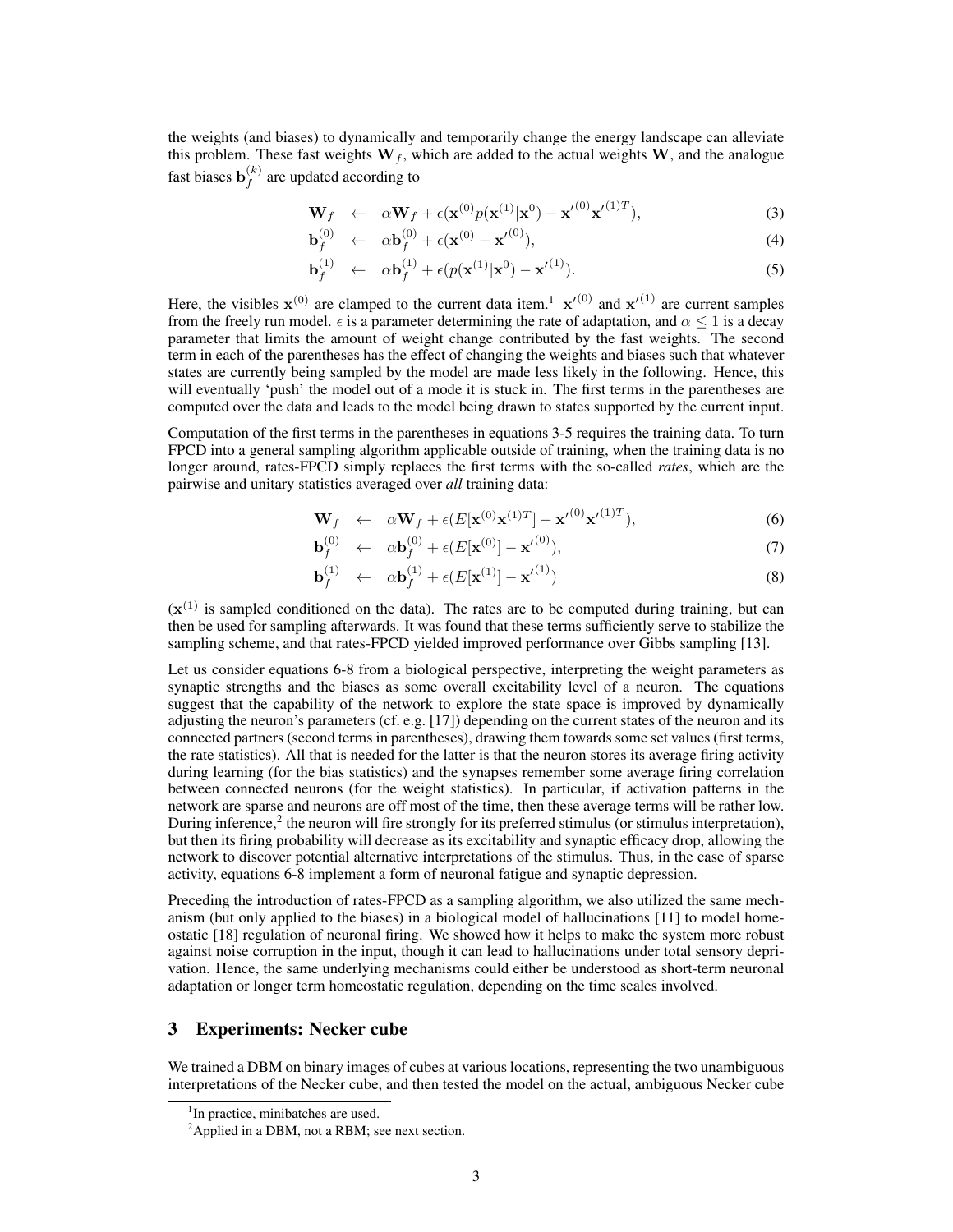

Figure 1: *(a)*: Examples of the unambiguous training images (left) and the ambiguous test images

(right). *(b)*: During inference on an ambiguous image, the decoded hidden states reveal perceptual switching resulting from neuronal adaptation. Four consecutive sampling cycles are shown.

(Figure 1a). We use a similar setup<sup>3</sup> to that described in [11, 12], with localized receptive fields the size of which increased from lower to higher hidden layers, and sparsity encouraged simply by initializing the biases to negative values in training. As in the aforementioned studies, we are interested in what is inferred in the hidden layers as the image is presented in the visibles, and 'decode' the hidden states by computing a reconstructed image for each hidden layer. To this end, starting with the states of the hidden layer of interest, the activations (i.e. firing probabilities) in each subsequent lower layer are computed deterministically in a single top-down pass, doubling the weights to compensate for the lack of bottom-up input, until a reconstructed image is obtained in the visibles. In this way, the reconstructed image is determined by the states in the initial layer alone, independently of the actual current states in the other layers.

When presented with a Necker cube image, the hidden states were found to converge within a few sampling cycles (each consisting of one up and one down pass of sampling all hidden layers) to one of the unambiguous interpretations and remained therein, exhibiting no perceptual switching to the respective alternative interpretation.<sup>4</sup> We then employed rates-FPCD to model neuronal adaptation.<sup>5</sup> It should be noted that unlike in [13], we utilize it in a DBM rather than a RBM, and during inference instead of when generating data samples (i.e. in our case the visibles are always clamped to an image). The rate statistics were computed by measuring unit activities and pairwise correlations when the trained model was run on the training data. With neuronal adaption, the internal representations as decoded from the hidden layer were found to switch over time between the two image interpretations, thus the model exhibited perceptual bistability.

An example of the switching of internal representations is displayed in Figure 1b. It can be observed that the perceptual state is most distinct in higher layers. For quantitative analysis, we computed the squared reconstruction error of the image decoded from the topmost layer with regards to either of the two image interpretations. Plotted against time (Figure 2a), this shows how the internal representations evolve during a trial. The representations match one of the two image interpretations in a relatively stable manner over several sampling cycles, with some degradation before and a short transition phase during a perceptual switch.

To examine the effects of adaptation on an individual neuron, we picked a unit in the top layer that showed high variance in both its activity levels and neuronal parameters as they changed over the

<sup>&</sup>lt;sup>3</sup>Images of 28x28 pixels, three hidden layers with 26x26 units each. Pretraining of the layers with CD-1, no training of full DBM.

<sup>&</sup>lt;sup>4</sup>It should be noted that the behavior of the network will depend heavily on the specifics of the training and the data set used. We employed only the most simple training methods – layer-wise pre-training with CD-1 and no tuning of the full DBM – and do not claim that more advanced methods could not lead to better sampling behavior, especially for this simple toy data. Indeed, using PCD instead we found some spontaneous switching, though reconstructions were noisy. But for the argument at hand it is more important that *in general*, bad mixing with these models can be a problem that might be alleviated by methods such as rates-FPCD, hence using a setup that exhibits this problem is useful to make the point.

 $5\alpha = 0.95$ ,  $\epsilon = 0.001$  for Necker cube,  $\alpha = 0.9$ ,  $\epsilon = 0.002$  for binocular rivalry (Section 4).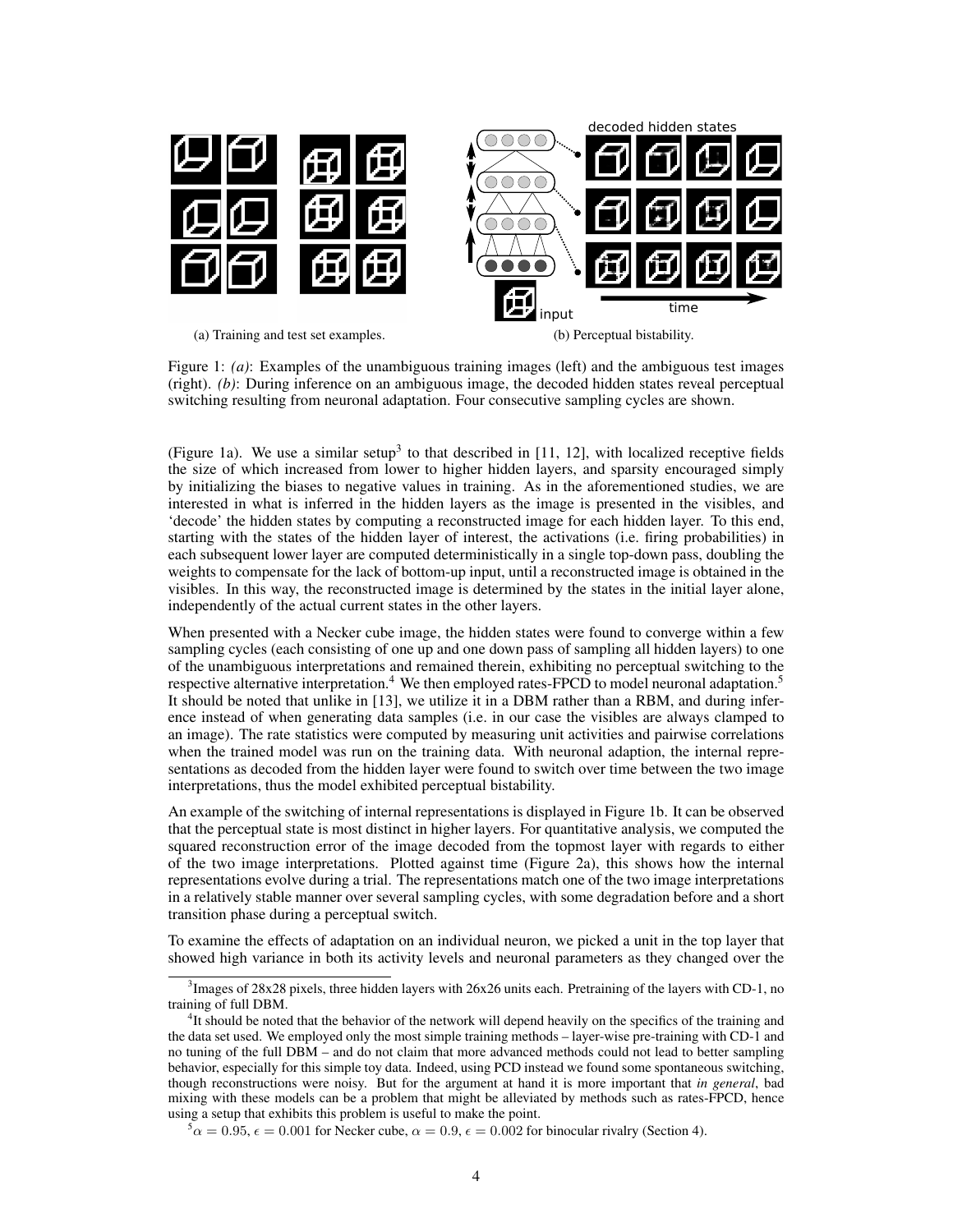

Figure 2: *(a)*: Time course of squared reconstruction errors of the decoded topmost hidden states w.r.t. either of the two image interpretations. Apart from during the transition periods, the percept at any point matches one (close to zero error) but not the other interpretation (high error). *(b)*: Activation (i.e. firing probability) and mean synaptic strength (arbitrary origin and units) of a top layer unit that participates in coding for one but not the other interpretation (dashed line marks currently active interpretation). Depression and recovery of synaptic efficacy during instantiation of the preferred and non-preferred interpretations, respectively, lead to changes in activation that precede the next perceptual switch.

trial, indicating that this unit was involved in coding for one but not the other image interpretation. In Figure 2b are plotted the time course of its activity levels (i.e. firing probability according to equation 1) and the mean synaptic efficacy, i.e. weight strength, of connections to this unit.<sup>6</sup> As expected, the firing probability of this unit is close to one for one of the interpretations and close to zero for the other, especially in the initial time period after a perceptual switch. However, as the neuron's firing rate and synaptic activity deviate from their low average levels, the synaptic efficacy changes as shown in the plot. For example, during instantiation of the preferred stimulus interpretation, the drop of neuronal excitability ultimately leads to a waning of activity that precedes and, together with the changes in the overall network, subsequently triggers the next perceptual switch.

For another trial where we used an image of the Necker cube in a different position, the same unit showed constant low firing rates, indicating that it was not involved in representing that image. The neuronal parameters were then found to be stable throughout the trial, after a slight initial monotonic change that would allow the neuron to assume its low baseline activity as determined by the rate statistics. Moreover, other units were found to have relatively stable high firing rate for a given image throughout the trial, coding for features of the stimulus that were common to both image interpretations, even though their neuronal parameters equally adapted due to their elevated activity. This is due to the extent of adaptation being limited by the decay parameter  $\alpha$  (equations 6-8), and shows that the adaptation can be set to be sufficiently strong to allow for exploration of the posterior, without overwhelming the representations of unambiguous image features. Similarly, we note that internal representations of the model when presented with the unambiguous images from the training set were stable under adaptation with our setting of parameter values.

We also quantified the statistics of perceptual switching by measuring the length of time the model's state would stay in either of the two interpretations for one of the test images. The resulting histograms of percept durations, i.e. time intervals between switches, are displayed in Figure 3a separately for the two interpretations. They are shaped like gamma or log-normal distributions, qualitatively in agreement with experimental results in human subjects [19]. There is a bias apparent in the model towards one of the interpretations (different for different images). Some biases are observed in humans (as visible in the data in [4]), potentially induced by statistical properties of the environment. However, our data set did not involve any biases, so this seems to be merely an artifact produced by the (basic) training procedure used.

<sup>&</sup>lt;sup>6</sup>The changes to weights and biases are equivalent, so we show only the former.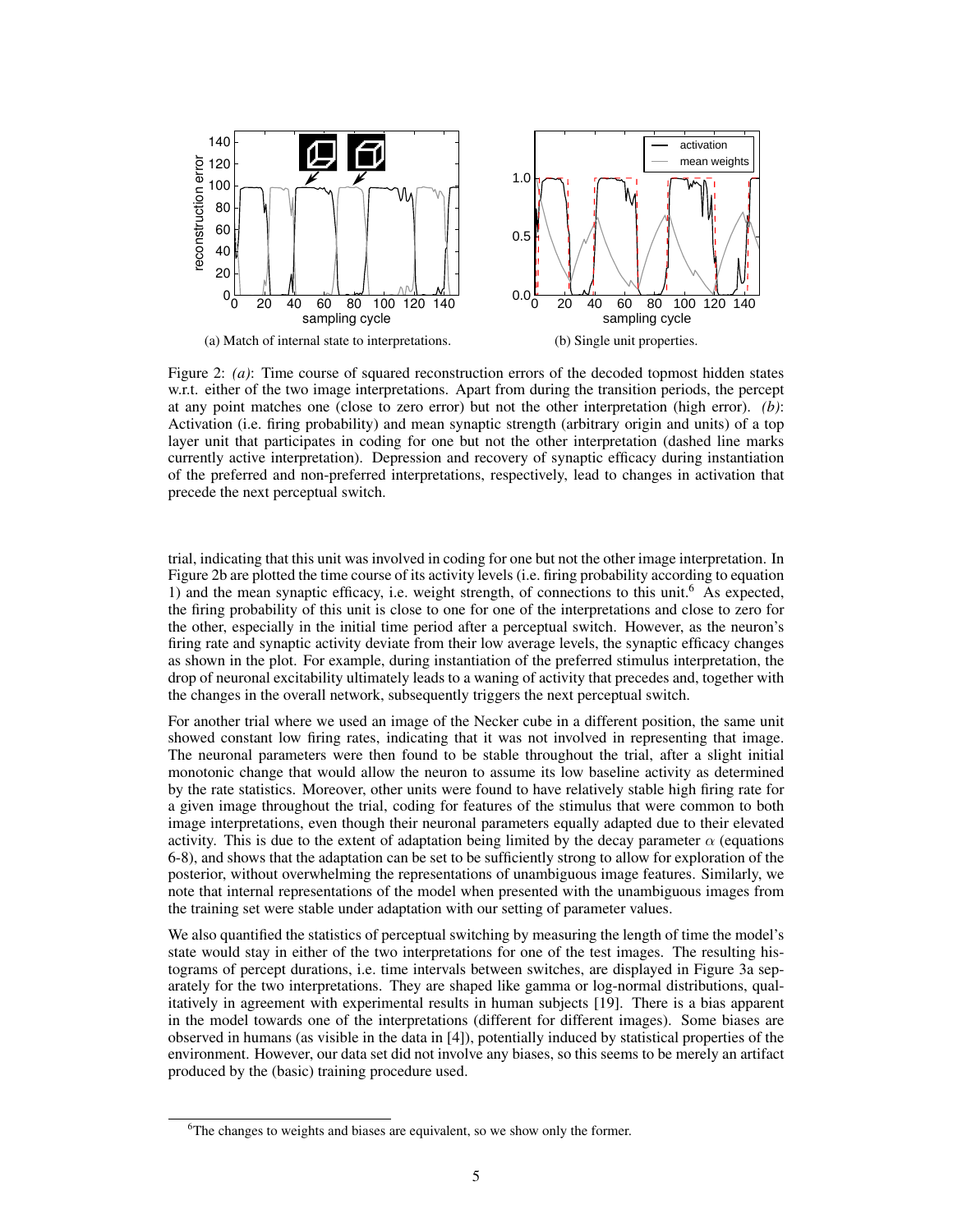

(a) Percept durations for both interpretations (left and right figures), with/without attention. (b)

Figure 3: *(a)*: Histograms over percept durations between perceptual switches, for either interpretation (*left* and *right*, respectively) of one of the test images. Ignoring the peaks at small interval lengths, which stem from fluctuations during transitions, the histograms are very well fitted by lognormal distributions (black curves, omitted in right figure to avoid clutter). Also plotted in both figures are histograms with spatial attention employed (see Section 3.1) to one of the interior corners of the Necker cube (as shown in *(b)*). The distributions shift or remain unchanged depending on whether the attended corner is salient or not for the image interpretation in question.

#### 3.1 The role of spatial attention

The statistics of multistable perception can be influenced voluntarily by human subjects [20]. For the Necker cube, overtly directing one's gaze to corners of the cube, especially the interior ones, can have a biasing effect [21]. This could be explained by these features being in some way more salient for either of the two interpretations. An explanation matching our (simplified) setup would be that opaque cubes (as used in training) uniquely match one of the interpretations and lack one of the two interior corners. In the following, we model not eye movements but covert attention, involving only the shifting of an internal attentional 'spotlight', which also has been shown to affect perceptual switching in the Necker cube [22].<sup>7</sup>

The presented image remained unchanged and a spatial spotlight that biased the internal representations of the model was employed in the first hidden layer. To implement the spotlight, we made use of the fact that receptive fields were topographically organized, and that sparsity in a DBM breaks the symmetry between units being on and off and makes it possible to suppress represented information by suppressing the activity of specific hidden units [12]. We used a Gaussian shaped spotlight that was centered at one of the salient internal corners of the Necker cube (Figure 3b) and applied it to the hidden units as additional negative biases, attenuating activity further away from the focus.

The effect of attention on the percept durations for one of the test images are displayed in Figure 3a, together with the data obtained without attention for comparison. For the interpretation that matched the corner that was attended, we found a shift towards longer percept durations (Figure 3a, left), whereas the distribution for the other interpretation was relatively unchanged (Figure 3a, right). Averaged over all test images, the mean interval spent representing the interpretation favored by spatial attention saw a 25% increase vs. approx. no change for the other interpretation. Hence, in the model spatial attention prolongs the percept whose salient feature is being attended. This seems to be qualitatively in line with experimental data at least in terms of voluntary attention having an effect, although specifics can depend on the nature of the stimulus and the details of the instructions given to experimental subjects [23].

# 4 Experiments: binocular rivalry

Several related studies that considered perceptual multistability in the light of probabilistic inference focused on binocular rivalry [2, 5, 6]. There, human observers are presented with a different image to each eye, and their perception is found to switch between the two images. Depending on

 $7$ We did not find an experimental study examining covert attention on the interior corners in unmodified Necker cubes, which is what we simulate.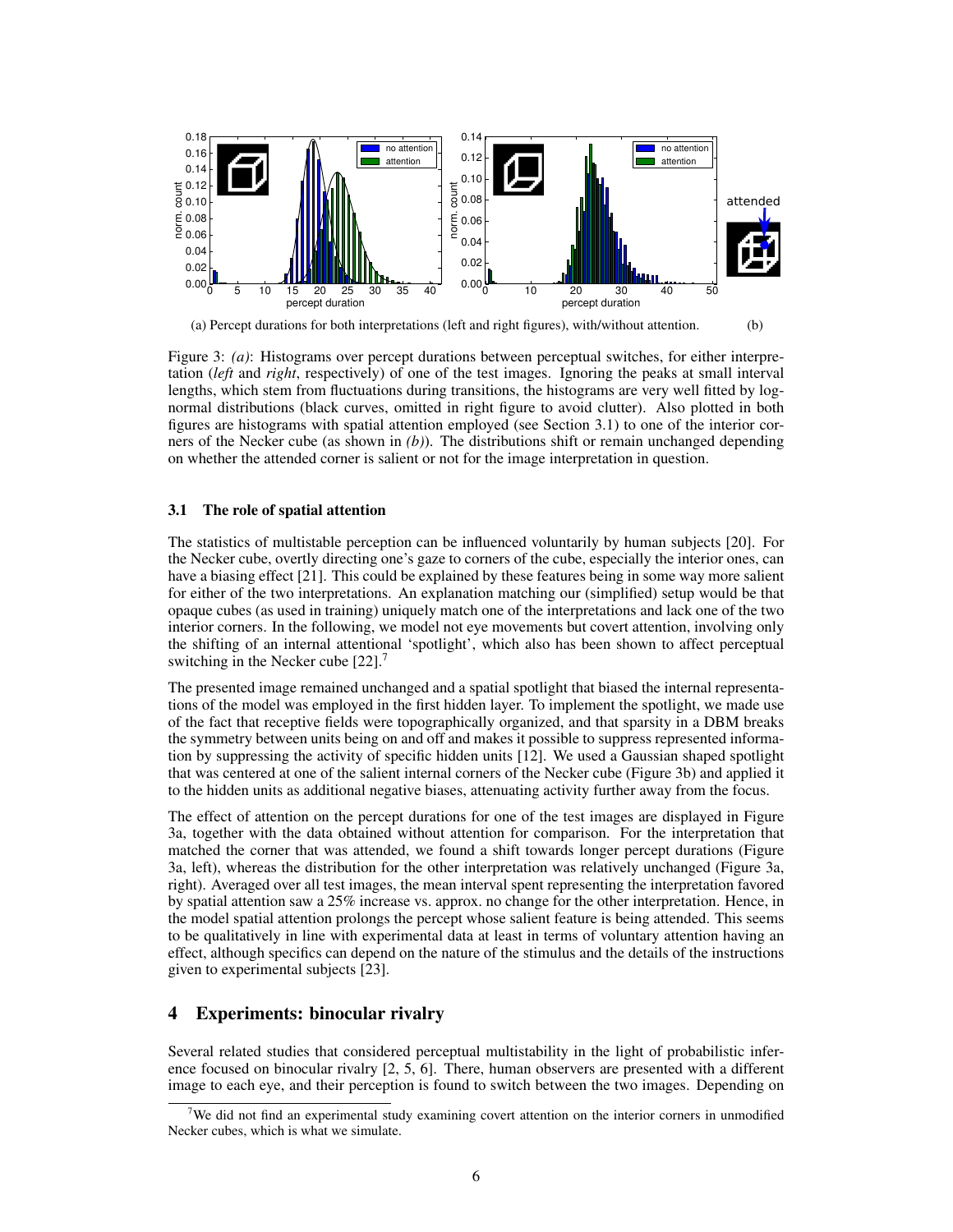



(b) Percept vs. eye images for conflict. categories.

Figure 5: For binocular rivalry, displayed are the squared reconstruction errors for decoded top layer representations computed against either of the two input images. *(a)*: The input images came from the same category (here, vertical bars), and fusing of the percept was prominent, resulting in modest, similar errors for both images. *(b)*: For input images from conflicting categories, the percept alternated more strongly between the images, although intermediate, fused states were still more prevalent than was the case for the Necker cube. The step-like changes in the error were found to result from individual bars appearing and disappearing in the percept.

specifics such as size and content of the images, perception can switch completely between the two images, fuse them, or do either to varying degrees over time [24, 25]. We demonstrate with a simple experiment that the phenomenon of binocular rivalry can be addressed in our framework as well.

To this end, the same model architecture as before was used, but the number of visible units was doubled and the units were separated into left and right 'eyes'. During training, both sets of visibles simply received the same images. During testing however, the left and right halves were set to independently drawn training images to simulate the binocular rivalry experiment. The units in the first hidden layer were set to be monocular in the sense that their receptive fields covered visible units only in either of the left or right half, whereas higher layers did not made this distinction. As a data set we used images containing either vertical or horizontal bars (Figure 4).

As with the Necker cube, perceptual switching was observed with adaptation but not without. Generally, the perceptual state was found to be biased to one of the two images for some periods, while fusing the images to some extent during transition phases (Figure 5). Interestingly, whether fusing or alternation was more prominent depended on the nature of the conflict in the two input images: For images from the same category (both vertical *or* horizontal lines), fusing occurred more often (Figure 5a), whereas for images from conflicting categories, the percept represented more distinctly either image and fusing happened primarily in transition periods (Figure 5b). We quantified this by computing the reconstruction errors from the decoded hidden states with regards to the two images, and taking the absolute difference averaged over the trial as measure for how much the internal states were representing both images individually rather than fused versions. We found that this measure was more than two times higher for conflicting categories. This result is qualitatively in line with psychophysical experiments that showed fusing for differing but compatible images (e.g. different patches of the same source image) [24, 25].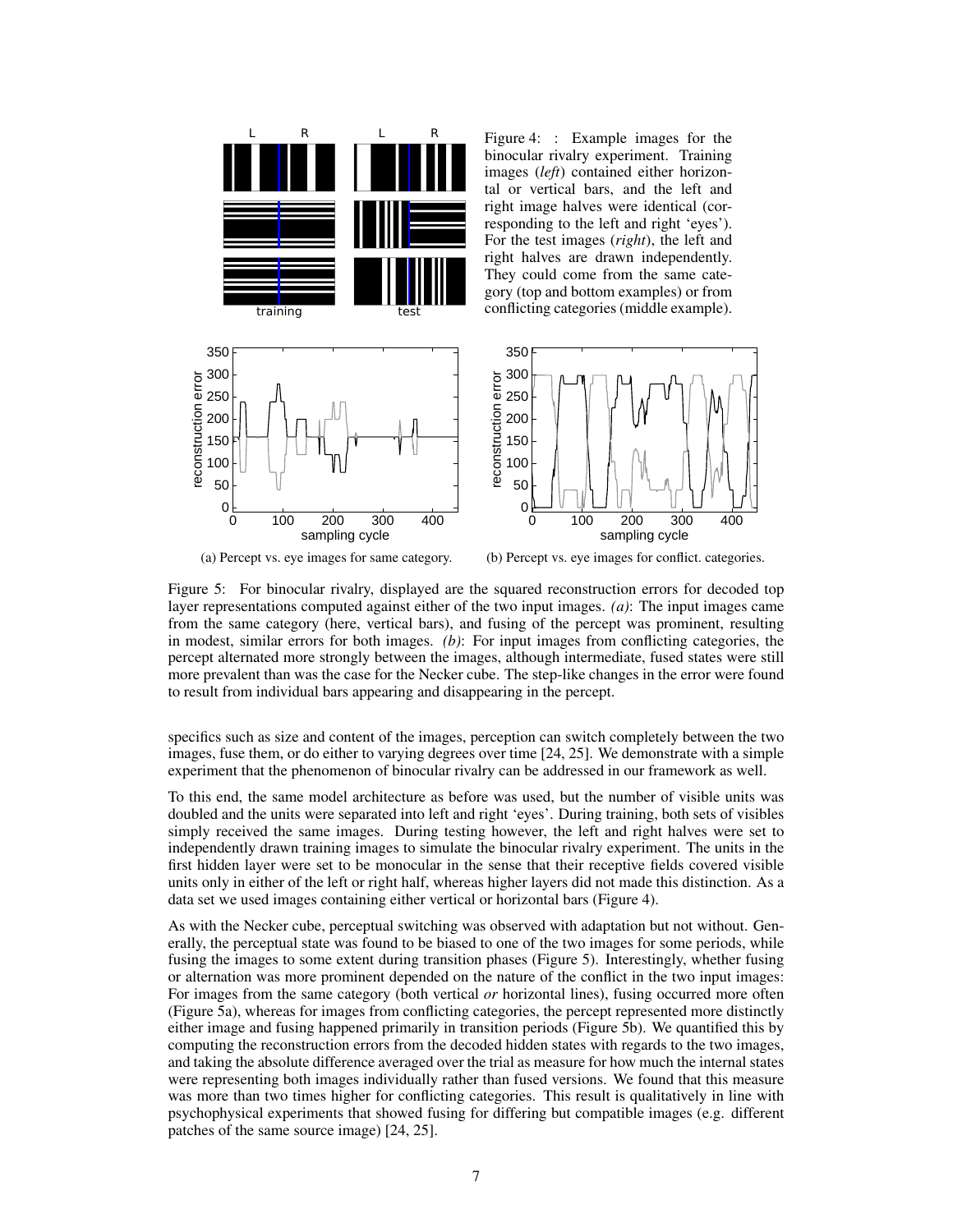# 5 Related work and discussion

Our study contributes to the emerging trend in computational neuroscience to consider approximate probabilistic inference in the brain (e.g. [9, 10]), and complements several recent papers that examine perceptual multistability in this light. Gershman et al. [6] argued for interpreting multistability as inference based on MCMC, focusing on binocular rivalry only. Importantly, they use Markov random fields as a high-level description of the perceptual problem itself (two possible 'causes' generating the image, with a topology matching the stimulus). They argue that the brain might implement MCMC inference over these external variables, but do not make any statement w.r.t. the underlying neural mechanisms. In contrast, in our model MCMC is performed over the *internal*, neurally embodied latent variables that were learned from data. Bistability results from bimodality in the learned high-dimensional hidden representations, rather than directly from the problem formulation. In another study, Sundareswara and Schrater [4] model perceptual switching for the Necker cube, including the influence of image context, which we could explore in future work. Similar to [6], they start from a high-level description of the problem. They design a custom abstract inference process that makes different predictions from our model: In their model, samples are drawn i.i.d. from the two posterior modes representing the two interpretations and are accumulated over time, with older samples being exponentially discounted. A separate decision process selects from the samples and determines what interpretation reaches awareness. In our model, the current conscious percept is simply determined by the current overall state of the network, and the switching dynamics are a direct result of how this state evolves over time (as in [6]).

Hohwy et al. [5] explain binocular rivalry descriptively in their predictive coding framework. They identify switching with exploration in an energy landscape, and suggest the contribution of stochasticity or adaptation, but they do not make the connection to sampling and do not provide a computational model. The work by Grossberg and Swaminathan [8] is an example of a non-probabilistic model of, among other things, Necker cube bistability, providing much biological detail, and considering the role of spatial attention. Their study is also an instance of an approach that bases the switching on neuronal adaptation, but does not see a functional role for multistability as such, relegating instead the functional relevance of adaptation to a role it plays during learning only. Similarly, in earlier work Dayan [2] utilizes an ad-hoc adaptation process in a deterministic probabilistic model of binocular rivalry. He suggests sampling could provide stochasticity, wondering about the relation between sampling and adaptation. This is was what we have addressed here. Indeed, our approach is supported by recent psychophysics results [26], which indicate that *both* noise and neuronal adaptation are necessary to explain binocular rivalry.

We note that our setup is of course a simplification and abstraction in that we do not explicitly model depth. Indeed, in perceiving the Necker cube one does not see the actually opaque cubes we used in training, but rather a 3D wireframe cube. Peculiarly, this is actually contrary to the depth information available, as a (2D) image of a cube is not actually a 3D cube, but collection of lines on a flat surface. How is a paradoxically 'flat 3D cube' represented in the brain? In a hierarchical architecture consisting of specialized areas, this might be realized by having a high level area that codes for objects (e.g. area IT in the cortex) represent a 3D cube, whereas another area that is primarily involved with depth as such represents a flat surface. Our work here and earlier [11, 12] showed that in a DBM, different hidden layers can represent different and partially conflicting information (cf. Figure 1b). Finally, we also note that in preliminary experiments with depth information (using real valued visibles) perceptual switching did still occur.

In conclusion, we provided a biological interpretation of rates-FPCD, and thus showed how two seemingly distinct explanations for perceptual multistability, probabilistic inference and neuronal adaptation, can be merged in one framework. Unlike other approaches, our account combines sampling based inference and adaptation in a concrete neural architecture utilizing learned representations of images. Moreover, our study further demonstrates the relevance of DBMs as cortical models [11, 12]. We believe that further developing hybrid approaches – combining probabilistic models, dynamical systems, and classic connectionist networks – will help identifying the neural substrate of the Bayesian brain hypothesis.

#### Acknowledgments

Supported by the EPSRC, MRC and BBSRC. We thank N. Heess and the reviewers for comments.